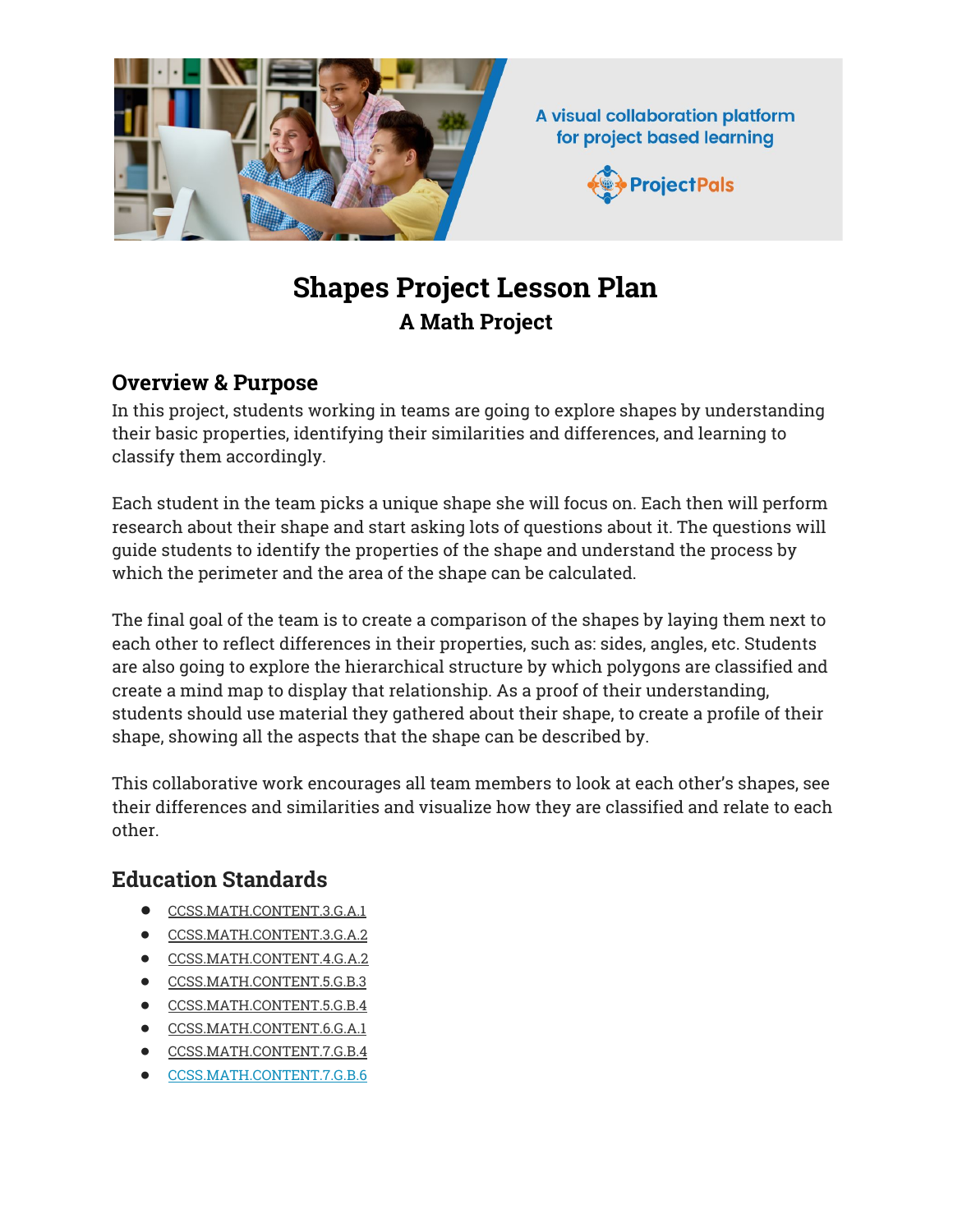# **Objectives**

- Students learn to identify shapes and their properties and create a meaningful visual representation of the shapes
- Students reason deductively that shapes in different categories may share properties that can define a larger category
- Students learn to classify two dimensional shapes
- Students learn to calculate the perimeter and the area of shapes
- Students create a base of knowledge about shapes in Project Pals

## **Materials Needed**

● Project Pals [account](https://app.projectpals.com/users/sign_in)

#### **Verification**

- Did the student ask all the right questions about his shape
- Did the student come up with the right properties of his shape
- Does the student understand how shapes relate to each other and why
- Can the student classify shapes based on that classification
- Can the student point to the similarities and differences between shapes
- Can the student describe the processes of calculating perimeter and area of his shape
- Did the student gather relevant supporting media (images, videos, etc.)

# **Activity**

- Each student should decide which type of polygon they want to focus on.
- Then they need to read about their shape in books or the internet.
- A typical source in the internet would be ['Square](http://www.k6-geometric-shapes.com/square-shape.html) Shape,' that describes its properties and how to calculate its perimeter and area.
- Students need to add these resources to their Shapes project in Project Pals.
- Students need to ask a lot of questions about their shape.

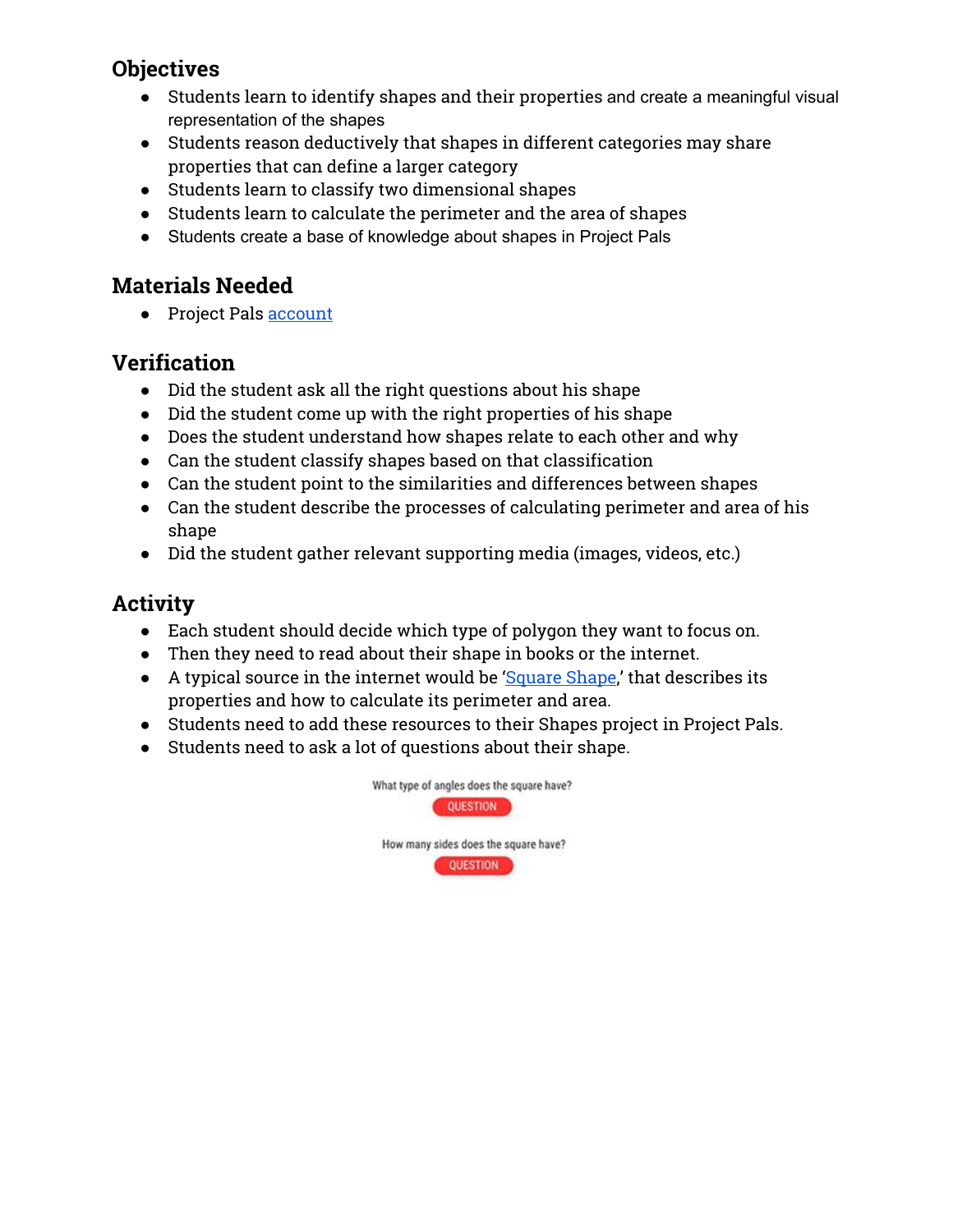● Based on the research and the focus questions, students can create tasks for themselves in the 'Tasks' section.



● Based on what they read in their research, they can create a component of their shape and add its defining features (properties). While doing that, students should also add relevant supporting media (images, videos, etc.).



● Once they learned how to calculate their shape's perimeter and area, they can list the process in an event. This is an opportunity to create a Google Sheet with the calculation steps and formula, that they can attach as supporting media to the event.

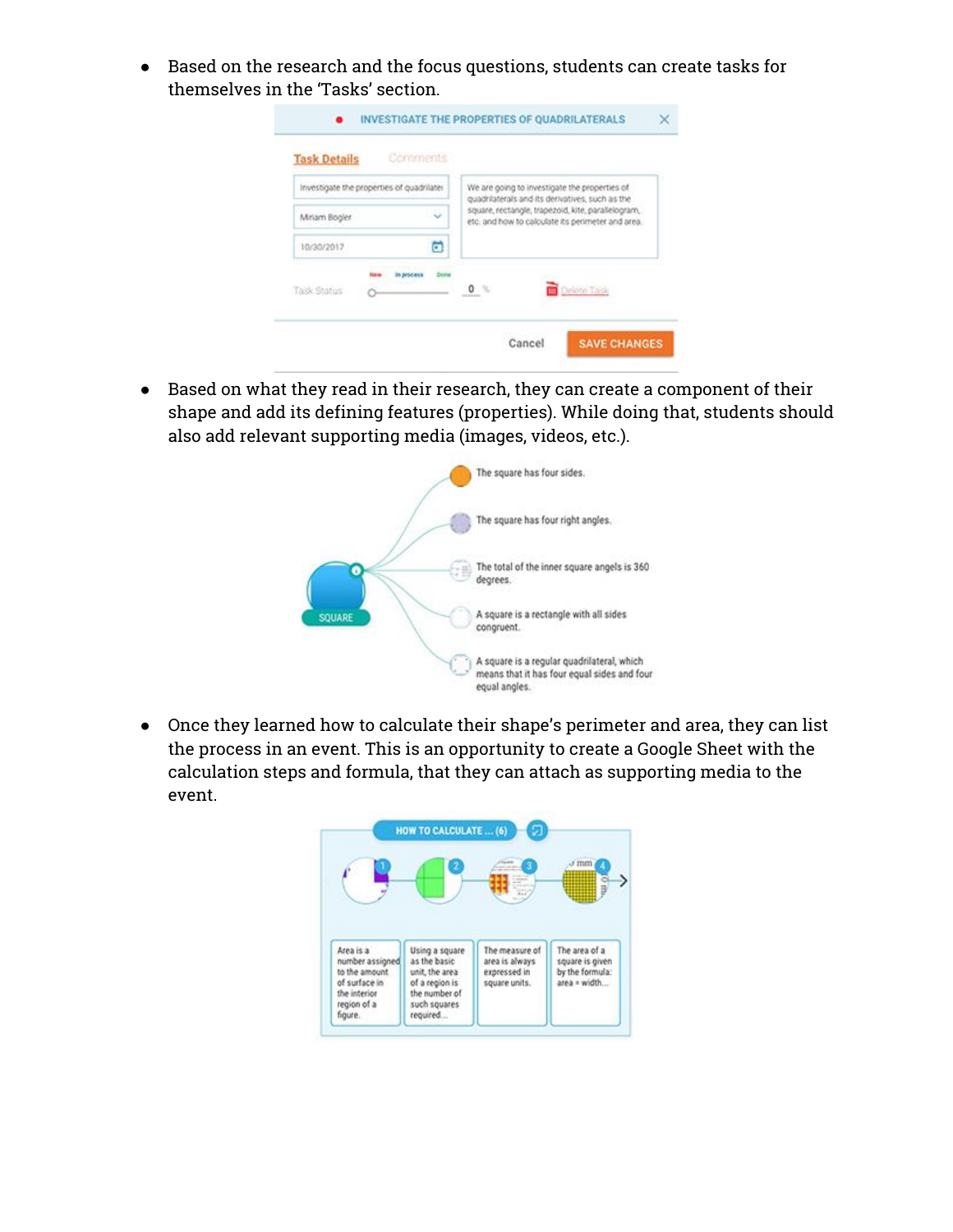|                | Area of a Square Calculation <b>Area</b> |             |                                    |       |
|----------------|------------------------------------------|-------------|------------------------------------|-------|
|                | File                                     |             | Edit View Insert Format Data Tools | Add-  |
|                |                                          |             | ■ m d P 100% - \$ % .0 .00 123     |       |
| fx             | $unit = cm$                              |             |                                    |       |
|                | A                                        | B           | C                                  |       |
| 1              | $unit = cm$                              |             | Formula is: Area =                 |       |
| $\overline{2}$ | Side of square                           | <b>Area</b> | <b>Area with units</b>             |       |
| 3              | 5                                        | 25          |                                    | 25 cm |
| $\overline{4}$ |                                          |             |                                    |       |

● All students in the team can now lay out their shapes on the 'Relationships' tab and connect them in a hierarchical structure to the Polygon tree, like this:

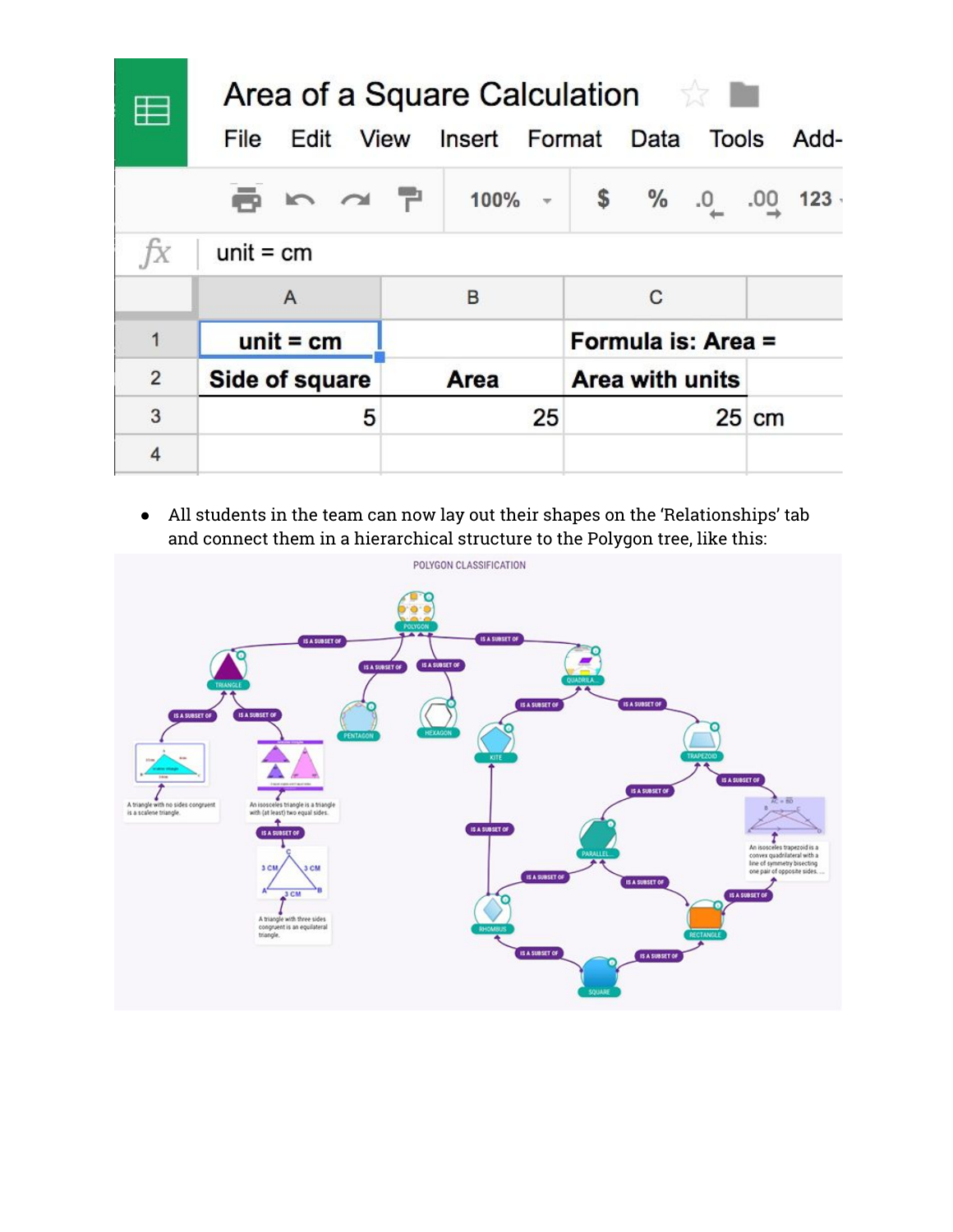● Students can now create a 'Compare & Contrast' tab and each will add their own entry to the table that compares the shapes along several categories. As you see, students are also adding their supporting media to the table, including images, Google sheets and videos, as shown below:



● Finally, as a culmination of their shape investigation, each student in the team should create their shape profile, just like creating a profile for a person. Students will use the 'Scenes' tool to create the profile, as shown below: